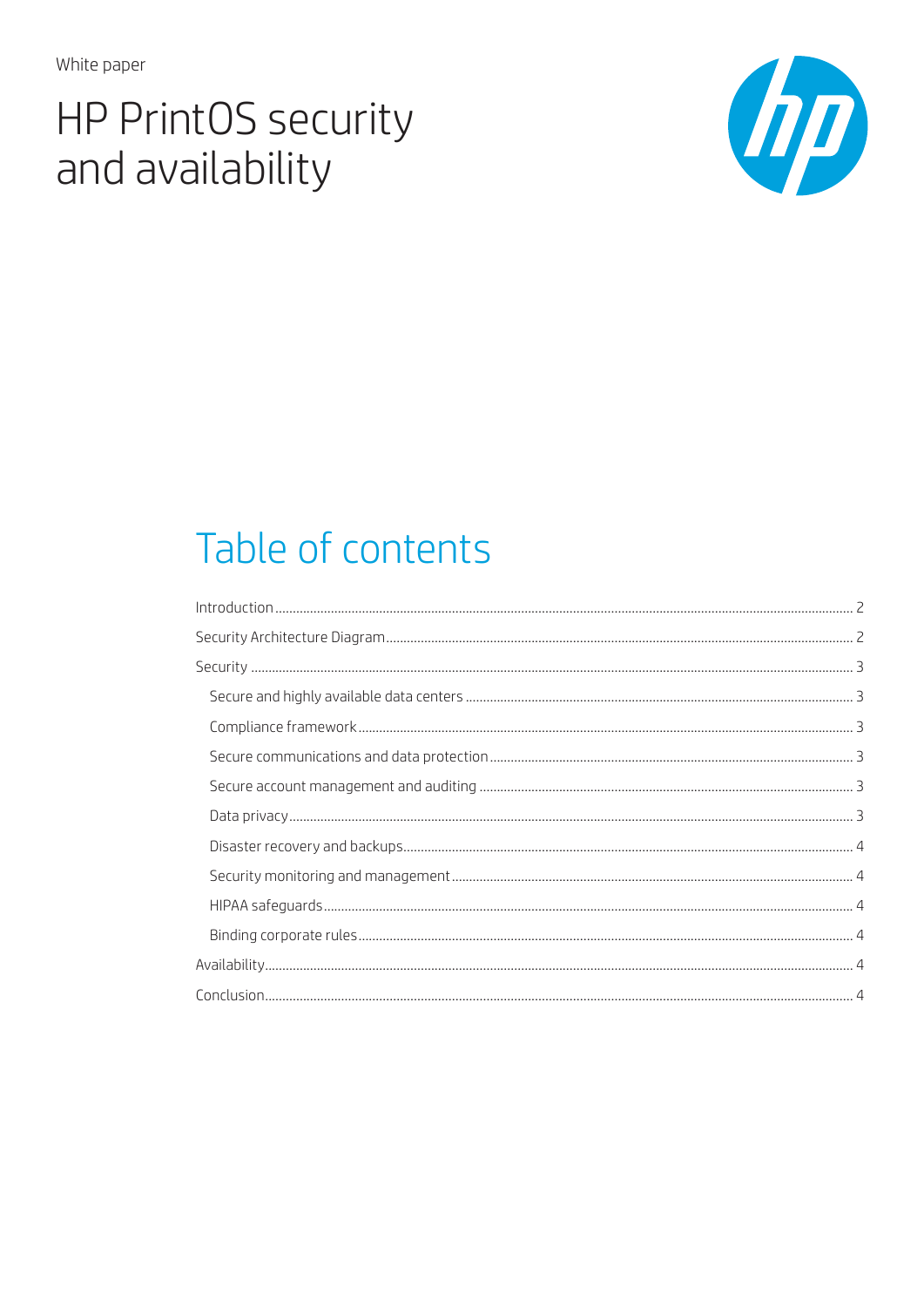HP PrintOS is a print production operating system with a set of Web and mobile apps that help simplify and automate production so you get more out of your HP Graphics printers and presses. Use this solution to continuously improve operations, inspire your staff, and make better, faster decisions. Take advantage of PrintOS to manage any number of jobs from submission to shipment, to collaborate with partners and colleagues, and to discover new opportunities for growth. And finally, access this open and secure cloudbased PrintOS platform anytime and anywhere.

HP is absolutely committed to making sure data in the cloud is protected to the highest degree. The information in this document focuses on the security and availability of the HP PrintOS solution. It describes the measures we're taking in different areas to address any concerns you might have about the confidentiality, integrity, and availability of your systems and data.

# Data Centers

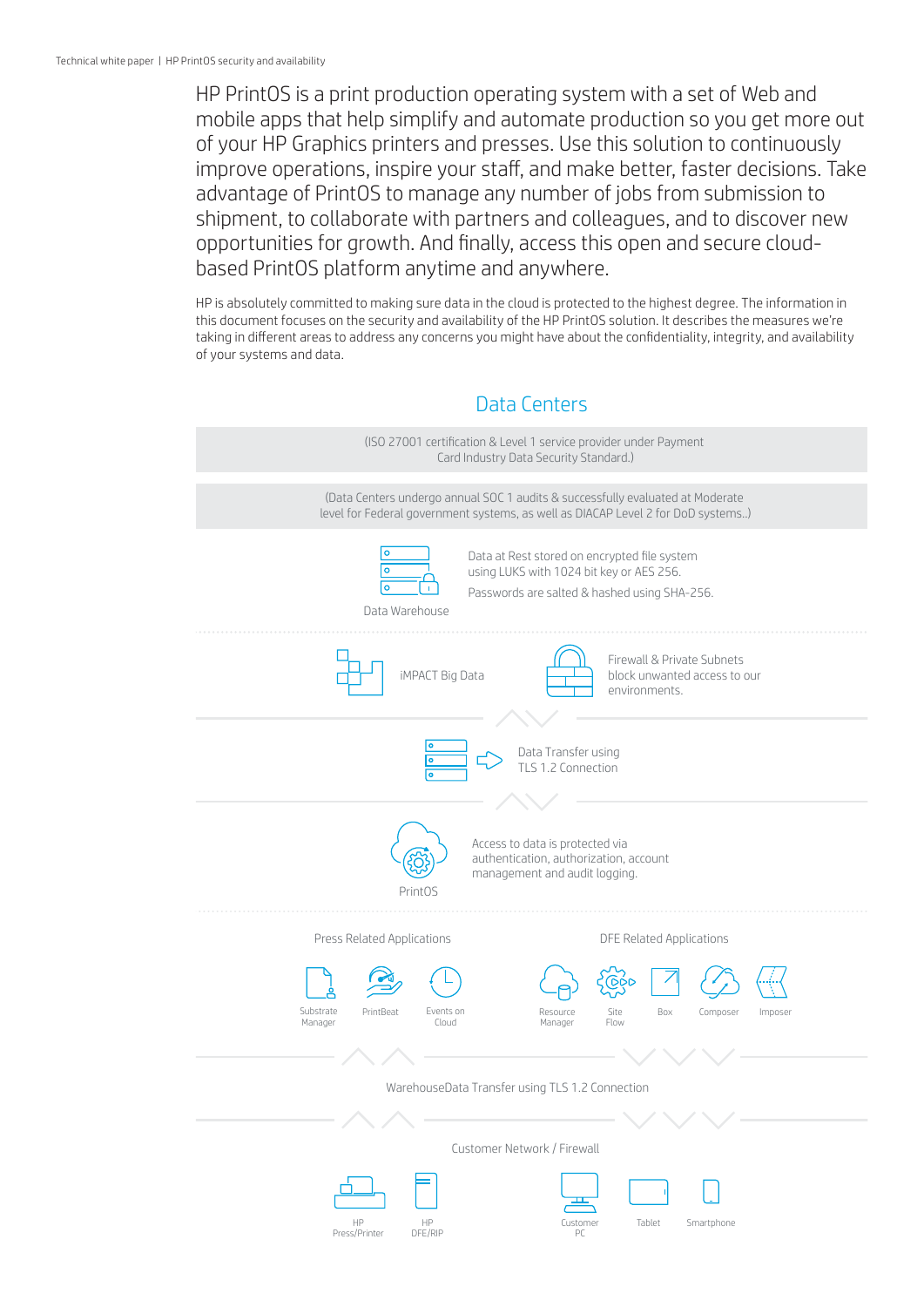### **Security**

HP works to maintain the highest standards of security in order to protect your information. When data is sent to the PrintOS cloud platform, users can be assured that HP has done everything possible to safeguard the information in its possession. In order to meet the growing demands and challenges of the modern cloud environment, HP is constantly monitoring and improving the applications, systems, and processes critical to the HP PrintOS solution.

From secure and highly available data centers to strict adherence to security monitoring and management, HP applies a layered approach toward protecting your information and your print business.

#### Secure and highly available data centers

HP's security strategy focuses first and foremost on the data centers that house your information. While you cannot visit the data centers that HP uses to house the PrintOS platform, our vetting process verifies that these locations are audited and certified by thirdparty agencies. The data centers have achieved ISO 27001 certification and are validated as a Level 1 service provider under the Payment Card Industry (PCI) Data Security Standard (DSS). In addition, the data centers undergo annual SOC 1 audits and have been successfully evaluated at the Moderate level for Federal government systems as well as DIACAP Level 2 for Department of Defense systems. Data centers are staffed 24x7 by trained security guards; and access is authorized strictly on a least privileged basis.

#### Compliance framework

HP's adherence to global standards makes it easier for you to comply with your own national and regional requirements. We maintain a dynamic compliance framework by tracking and anticipating evolving standards and regulations. The PrintOS compliance framework has been designed to consistently address multiple certifications, regulatory requirements, and third-party attestations.

HP complies with the EU-US Privacy Shield Framework as set forth by the US Department of Commerce regarding the collection, use, and retention of personal information from European Union member countries. HP has certified that it adheres to the Privacy Shield Principles of Notice, Choice, Accountability for Onward Transfer, Security, Data Integrity and Purpose Limitation, Access and Recourse, Enforcement and Liability.

#### Secure communications and data protection

To ensure a high level of data protection, HP applies multiple measures. We safeguard data in transit by using a TLS 1.2 connection. Data at rest is stored on an encrypted file system using LUKS with a 1024 bit key or AES 256 Encryption. Passwords are salted and hashed using SHA-256. And the PrintOS platform is required to follow a comprehensive vetting process that includes passing the internal security architecture checklist, expert code review, and vulnerability fuzz testing.

#### Secure account management and auditing

Access to your data is protected via authentication, authorization, account management, and audit logging. These factors are evaluated as part of the architecture security review process.

HP maintains detailed audit logs that capture such data elements as account name, date, and time stamp, as well as activity performed. Access to the database is limited to authorized personnel only. And audit logs are regularly backed up and maintained.

#### Data privacy

HP has a documented and published privacy statement that strictly prohibits the sale, rental, transfer, trading, or disclosure of personal information to third parties. HP's privacy standards are global and accessible on the PrintOS website or by visiting hp.com/go/privacy.